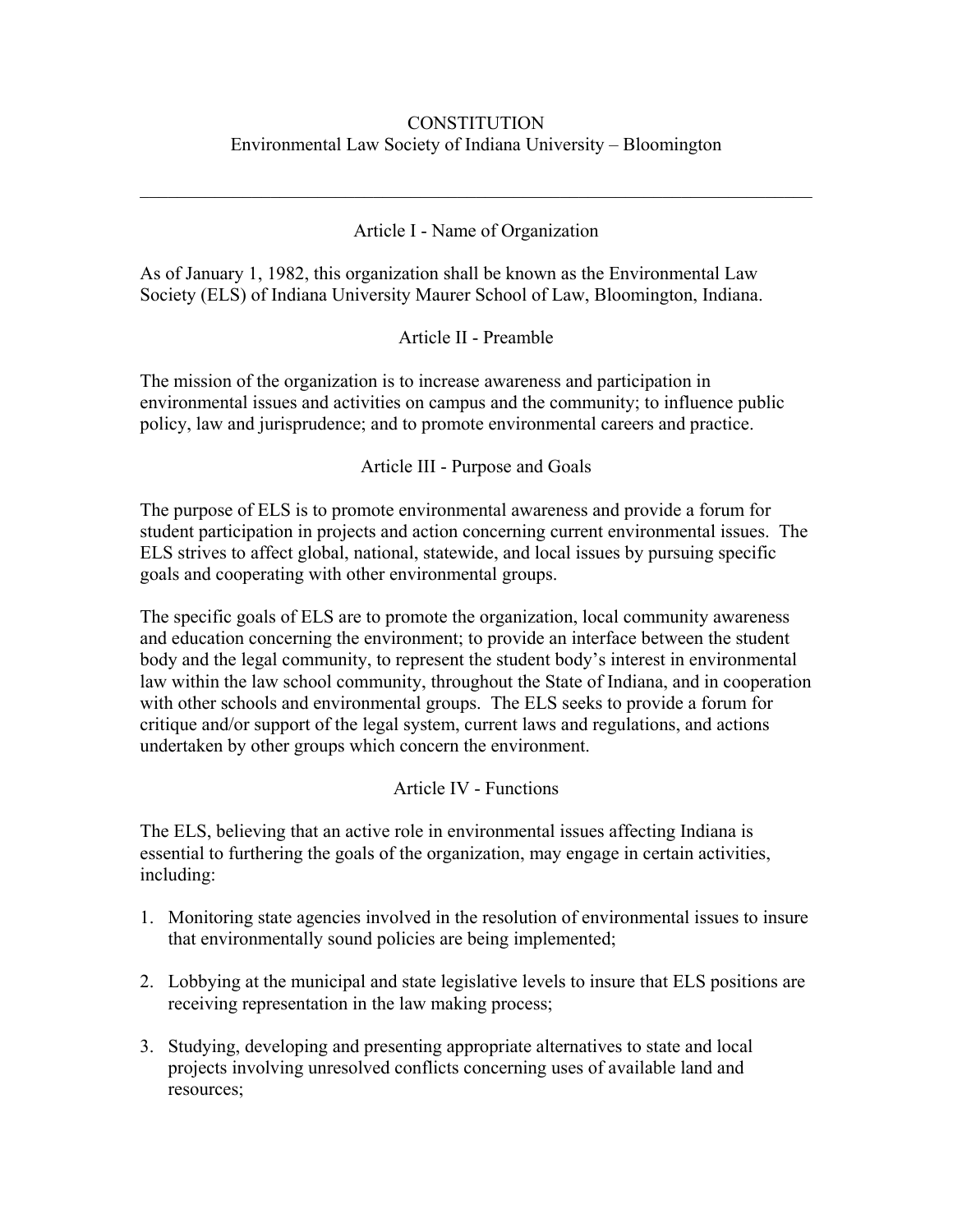- 4. Making available to state and local governments, individuals, and community organizations advice and information useful in restoring, maintaining, and enhancing the quality of the environment through public meetings, the presentation of speakers, and distribution of written materials; and
- 5. Taking any other action which will advance the quality of the environment and which is consistent with the American Bar Association Code of Professional Responsibility and the laws of ethics.

### Article V - Membership

- 1. Membership in the ELS is open to all members of the Indiana University community committed to the purpose and goals stated herein. Other persons may obtain membership upon a vote of 50% of the general membership.
- 2. Membership dues shall be \$10 per year, subject to modification. Dues shall be collected for the purposes of advancing the mission of the organization.
- 3. \*\*\*Active status membership is reserved for all dues-paying members who attend a minimum of 2 meetings per semester.

### Article VI - Executive Board

- 1. The voting members of the Executive Board shall be composed of the President, Vice President of Careers, Vice President of Outreach, Secretary, Treasurer, Trail Coordinator, and Student Sustainability Council Representative. The Faculty Advisors are recognized as non-voting members of the Executive Board.
- 2. With the exception of the Faculty Advisor, Trail Coordinator, and Student Sustainability Council Representative, the officers shall be elected by the general membership annually for terms of one year by majority vote after nominations and a minimum one week time period.
- 3. \*\*\*The Executive Board shall have the authority to act on behalf of the membership of ELS in all matters except:
	- a. Removal of Board members
	- b. Amendments to the Constitution and Bylaws
	- c. Endorsements
	- d. Affiliations

The Executive Board may submit any issue to the membership, by a motion to that effect, approved by a majority of those voting at an Executive Board meeting. From time to time, the Executive Board may designate committees of ELS members-atlarge to promote specific ELS activities.

4. The Executive Board shall meet prior to general business meetings to set the agenda.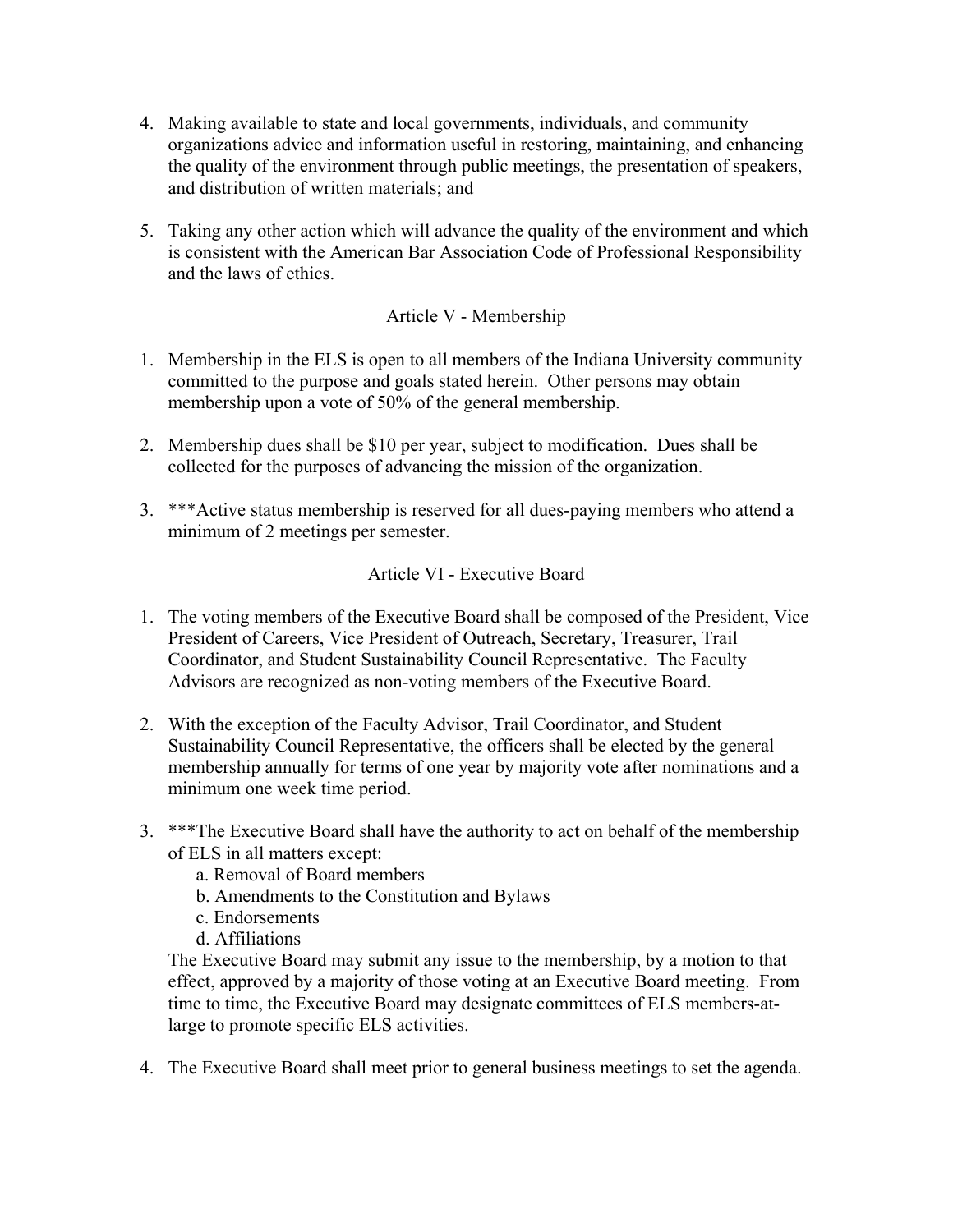- 5. The Executive Board shall meet prior to the Organization meeting (*See Article VIII*) to prepare an annual budget based on available monies, an agenda of the recommended projects for the upcoming year and all other necessary matters.
- 6. All persons testifying in the name of ELS must have the prior approval of the Executive Board. This includes both verbal and written testimonies.
- 7. Upon motion to overrule an Executive Board decision, debate on the motion will occur if 50% of active membership votes to consider the motion. Upon acceptance of the motion, debate occurs, and a 2/3 vote of quorum is needed to pass the motion.
- 8. \*\*\*Any active member can move for a vote of no confidence. To accept the motion, 50% of active membership must vote to consider the motion. Upon acceptance of the motion, debate occurs, and a 2/3 vote of active membership is needed to pass the motion. Elections are to occur within one week.

### Article VII – Officers

- 1. Officers of ELS shall include a President, Vice President of Careers, Vice President of Outreach, Secretary, Treasurer, Trail Coordinator, and an SSC Representative..
- 2. President, Vice President of Careers, Vice President of Outreach, Secretary, and Treasurer shall serve for one year or until they graduate or leave the University, whichever comes first. The Trail Coordinator and SSC Representative may assume another position on the board concurrently or proceeding their tenure as the Trail Coordinator or SSC Representative.
- 3. Only ELS members with active status may accept nominations for officer positions, and such members must be students in the School of Law and in good standing.
- 4. The President shall:
	- a. Preside over all meetings
	- b. Be responsible for all matters in the efficient administration and operation of ELS.
	- c. Assist in planning events and programming of ELS.
	- d. Serve as a liaison to the law school faculty and administration. All official contact between ELS and the Indiana University community-at-large shall be conducted through the President.
- 5. The Vice President of Careers shall:
	- a. Assist with Presidential duties
	- b. Serve as President in the President's absence.
	- c. Coordinate with the Office of Career and Professional Development, School of Public and Environmental Affairs, and any other pertinent organizations in the development of career and professional opportunities related to environmental law.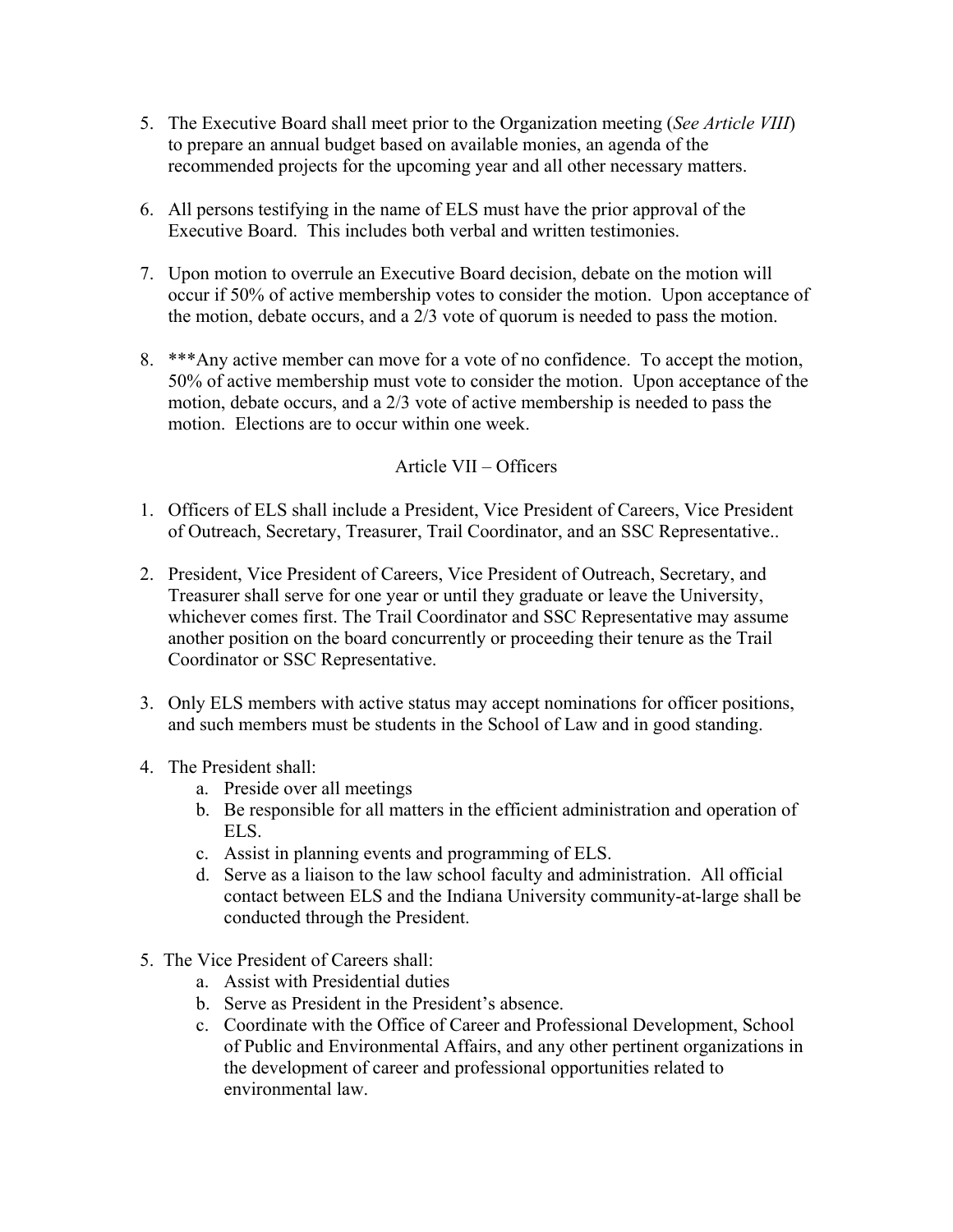- d. Be responsible for coordinating advertisements of ELS activities open to the law school and Indiana University community-at-large.
- e. Assist in the general operation of the organization.
- 6. The Vice President of Outreach shall:
	- a. Be responsible for serving as a liaison of ELS with outside organizations when planning co-sponsored events.
	- b. Promote the environmental education and consciousness of ELS members through such activities as those listed in Article IV.
	- c. Be responsible for the fundraising activities of ELS.
	- d. Serve as representation on the Student Sustainability Council (SSC) and attend at least three SSC meetings per semester.
	- e. Assist President and other members in communications with speakers, other organization leaders, event planners, and other key personnel
- 7. The Treasurer shall:
	- a. Maintain, disburse, and account for all current monies raised by or donated to the organization.
	- b. Prepare and submit the budget of the organization to the Office of Student Affairs, Student Organization Association, and/or IUSA, as determined by the ELS Board.
	- c. Work directly with the Faculty advisor in securing and allocating funds for the organization.
	- d. Assist the Vice President of Outreach in fundraising activities.
	- e. Provide reports on the account status and make accounting records available for each board meeting.
- 8. The Secretary shall:
	- a. Post notice of Executive Board meetings.
	- b. Post notices of general business meetings, agendas, and any other public functions of the organization in the appropriate publications and locations.
	- c. Record minutes of all Executive Board and general business meetings.
	- d. Make minutes available for review by ELS members, as well as other interested parties upon approval of the Executive Board.
	- e. Write thank-you notes and other similar correspondences for the organization.
- 9. Trail Coordinator shall:
	- a. Organize, coordinate, and complete trail clean-ups at least once per month for 12 months of the year.
	- b. If the Trail Coordinator must be absent for any trail clean-up, he or she shall appoint an organizer in his or her absence and oversee and ensure the proper completion of the trail clean-up.
	- c. If weather or other similar obstacles prevents ELS's participation in the monthly trail clean-up, a notice shall be sent to all ELS participants and the trail supervisor from the trail organization, and a make-up session shall be offered, if available.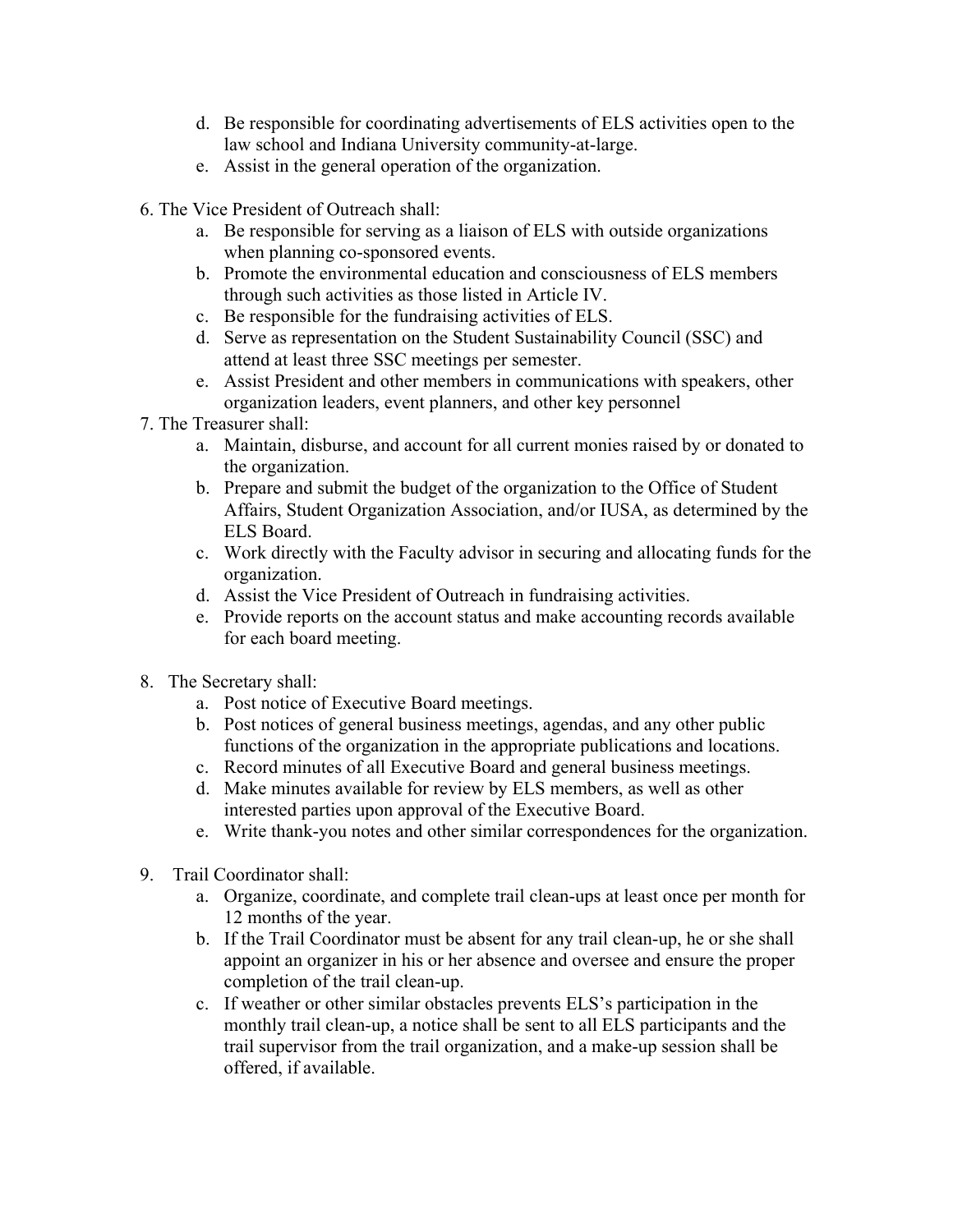- d. The Trail Coordinator may be a 1L or 2L student, and his or her election will occur at the second general meeting so that the Trail Coordinator's term spans from October to October of each year. The Trail Coordinator may not, therefore, be in his or her final year of school at Indiana when assuming the position (3L or 4L year).
- 10. SSC Representative shall:
	- a. Assist the Vice President of Outreach on the representation of ELS at SSC meetings.
	- b. Attend at least three SSC meetings or events each semester.
	- c. The SSC Representative will act as a "shadow" to the Vice President of Outreach, but he or she need not assume the Vice President of Outreach position in the following year and may be eligible for other board positions.
	- d. The SSC Representative may be a 1L or 2L student, and his or her election will occur at the second general meeting so that the SSC Representative's term spans from October to October of each year. The SSC Representative may not, therefore, be in his or her final year of school at Indiana when assuming the position (3L or 4L year).

## Article VIII – Meetings

- 1. There will be two official meetings scheduled each year: an Organizational meeting and a Summation meeting. Other general business meetings shall be held periodically by the Executive Board to address the business of the organization.
- 2. Any member may request a general meeting or submit an agenda item. Such requests and submissions should be directed to the President.
- 3. Notice of all official meetings shall be posted at the law school at least one week in advance with an accompanying agenda, when applicable.
- 4. Unless otherwise noted, 25% of membership or 10 active status members, (whichever is met first), must be in attendance to meet quorum at all general business meetings of the ELS.
- 5. The purpose of the annual Organizational meeting, scheduled during the first month of fall semester, will be to introduce new members to the society, discuss upcoming events for the school year.
- **6.** The purpose of the annual Summation meeting, scheduled during the month of April, will be to discuss the previous year's activities, make recommendations for the coming school year, and to hold elections of Executive Board officers.
- 7. Official action may be taken by a quorum of the Executive Board. Official action is any action involving commitment of over \$100, elections, commitment of the ELS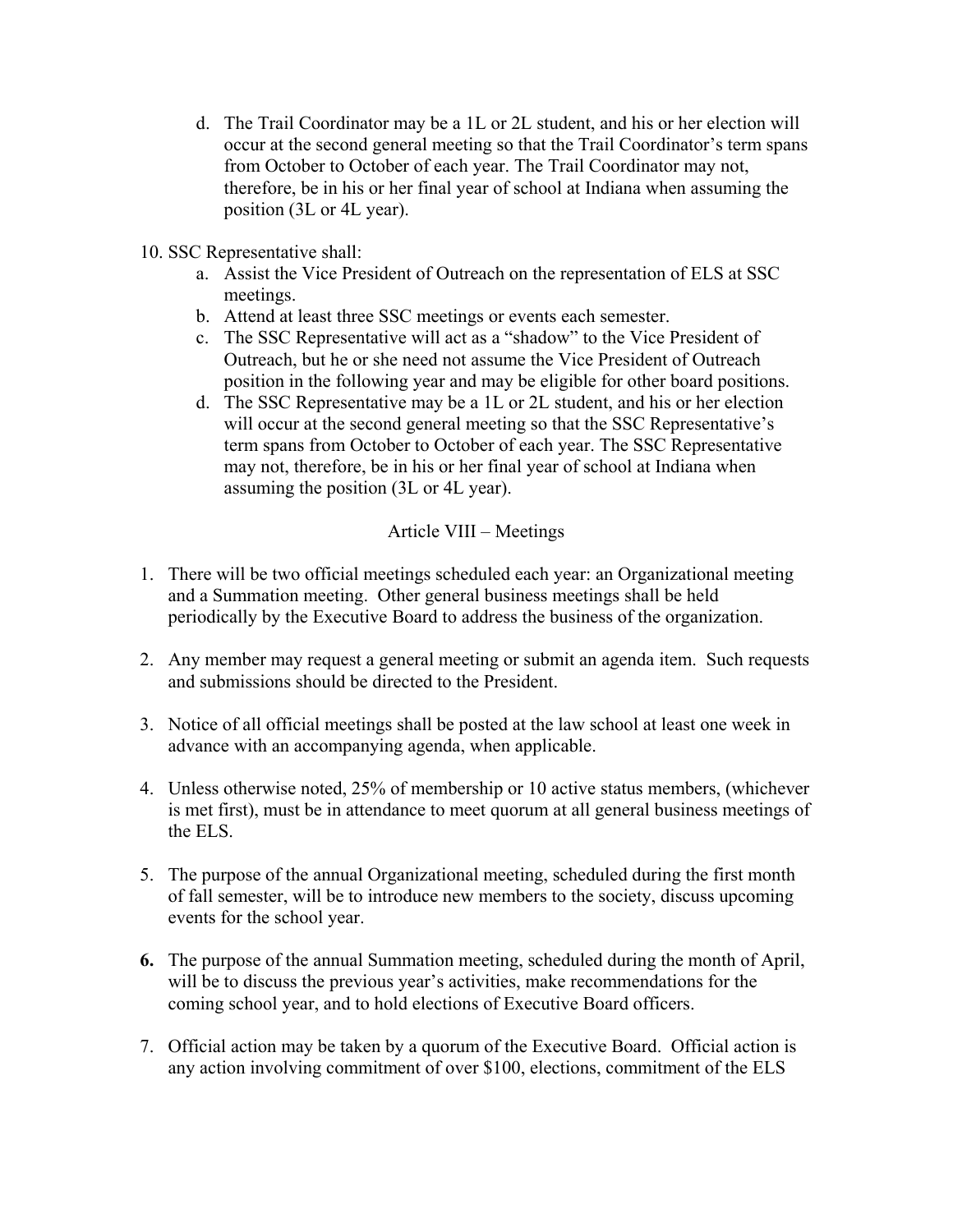name, and/or commitment of the organization's participation in public events or forums.

**8.** In the event that an Executive Board member is unavailable for an official meeting, said member may appoint a proxy from the general membership of the organization.

## Article IX – Elections

- **1.** The Officers shall be elected at the annual Summation meeting. Election shall be by secret ballot with a majority of the organization's quorum voting at the meeting. The quorum shall consist of at least one-fourth of the organization's dues-paying membership for the current school year.
- **2.** In the event that any Officer is unable to serve his or her full term, the existing Board members may call an official meeting for the purposes of electing a successor to serve for the remainder of the unexpired term.

# Article X – Compliance

- **1.** Statement of University Compliance: This organization shall comply with all Indiana University regulations, and local, state, and federal laws.
- **2.** Anti-Hazing Policy: Hazing is strictly prohibited. Hazing shall be defined as any conduct which subjects another person, whether physically, mentally, emotionally, or psychologically, to anything that may endanger, abuse, degrade, or intimidate the person as a condition of association with a group or organization, regardless of the person's consent or lack of consent.
- **3.** Personal Gain Clause: This organization, if raising funds, shall ethically raise and distribute profits from organizational functions to either the organization or to members who provide a service that directly benefits the organization. Individual members may not receive compensation directly from for-profit companies if acting as a representative of a student organization.
- **4.** Statement of Non-Discrimination: Participation in the proposed organization must be without regard to arbitrary consideration of such characteristics as age, color, disability, ethnicity, gender, marital status, national origin, race, religion, sexual orientation, or veteran status.

## Article XI – Amendments

Amendments to this constitution may be proposed by any dues-paying member. All proposed amendments shall be brought before the members and approved by a two-thirds majority of the organization's dues-paying members. Copies of the proposed amendment shall be provided to all members at least one week prior to the date of the approval vote.

Article XII – Ratification